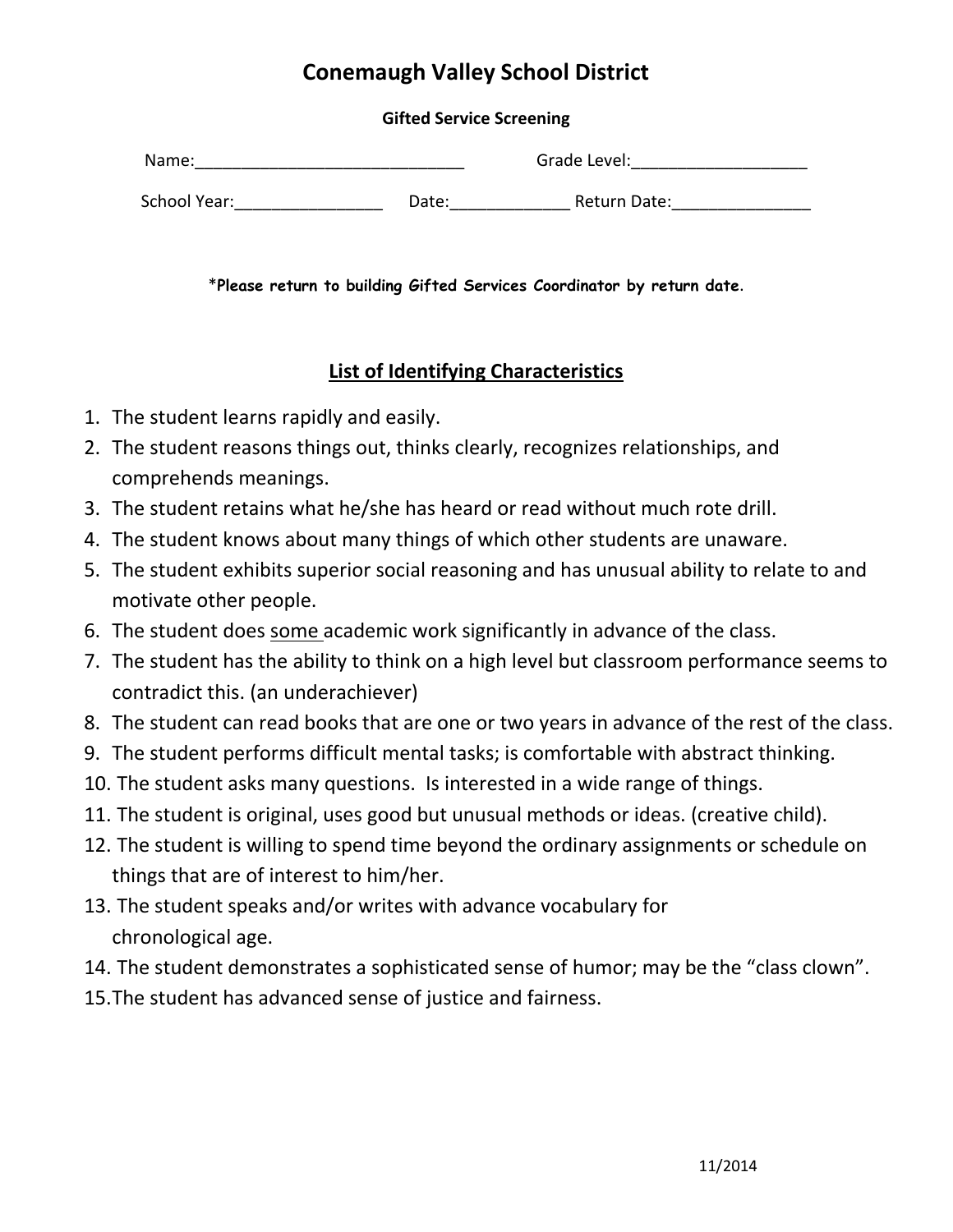| Names of all students in class | <b>Number of Behavior Characteristics</b> | <b>Total number</b><br>οf<br><b>Characteristics</b> |
|--------------------------------|-------------------------------------------|-----------------------------------------------------|
| 1.                             | 1 2 3 4 5 6 7 8 9 10 11 12 13 14 15       |                                                     |
| 2.                             | 1 2 3 4 5 6 7 8 9 10 11 12 13 14 15       |                                                     |
| 3.                             | 1 2 3 4 5 6 7 8 9 10 11 12 13 14 15       |                                                     |
| 4.                             | 1 2 3 4 5 6 7 8 9 10 11 12 13 14 15       |                                                     |
| 5.                             | 1 2 3 4 5 6 7 8 9 10 11 12 13 14 15       |                                                     |
| 6.                             | 1 2 3 4 5 6 7 8 9 10 11 12 13 14 15       |                                                     |
| 7.                             | 1 2 3 4 5 6 7 8 9 10 11 12 13 14 15       |                                                     |
| 8.                             | 1 2 3 4 5 6 7 8 9 10 11 12 13 14 15       |                                                     |
| 9.                             | 1 2 3 4 5 6 7 8 9 10 11 12 13 14 15       |                                                     |
| 10.                            | 1 2 3 4 5 6 7 8 9 10 11 12 13 14 15       |                                                     |
| 11.                            | 1 2 3 4 5 6 7 8 9 10 11 12 13 14 15       |                                                     |
| 12.                            | 1 2 3 4 5 6 7 8 9 10 11 12 13 14 15       |                                                     |
| 13.                            | 1 2 3 4 5 6 7 8 9 10 11 12 13 14 15       |                                                     |
| 14.                            | 1 2 3 4 5 6 7 8 9 10 11 12 13 14 15       |                                                     |
| 15.                            | 1 2 3 4 5 6 7 8 9 10 11 12 13 14 15       |                                                     |
| 16.                            | 1 2 3 4 5 6 7 8 9 10 11 12 13 14 15       |                                                     |
| 17.                            | 1 2 3 4 5 6 7 8 9 10 11 12 13 14 15       |                                                     |
| 18.                            | 1 2 3 4 5 6 7 8 9 10 11 12 13 14 15       |                                                     |
| 19.                            | 1 2 3 4 5 6 7 8 9 10 11 12 13 14 15       |                                                     |
| 20.                            | 1 2 3 4 5 6 7 8 9 10 11 12 13 14 15       |                                                     |